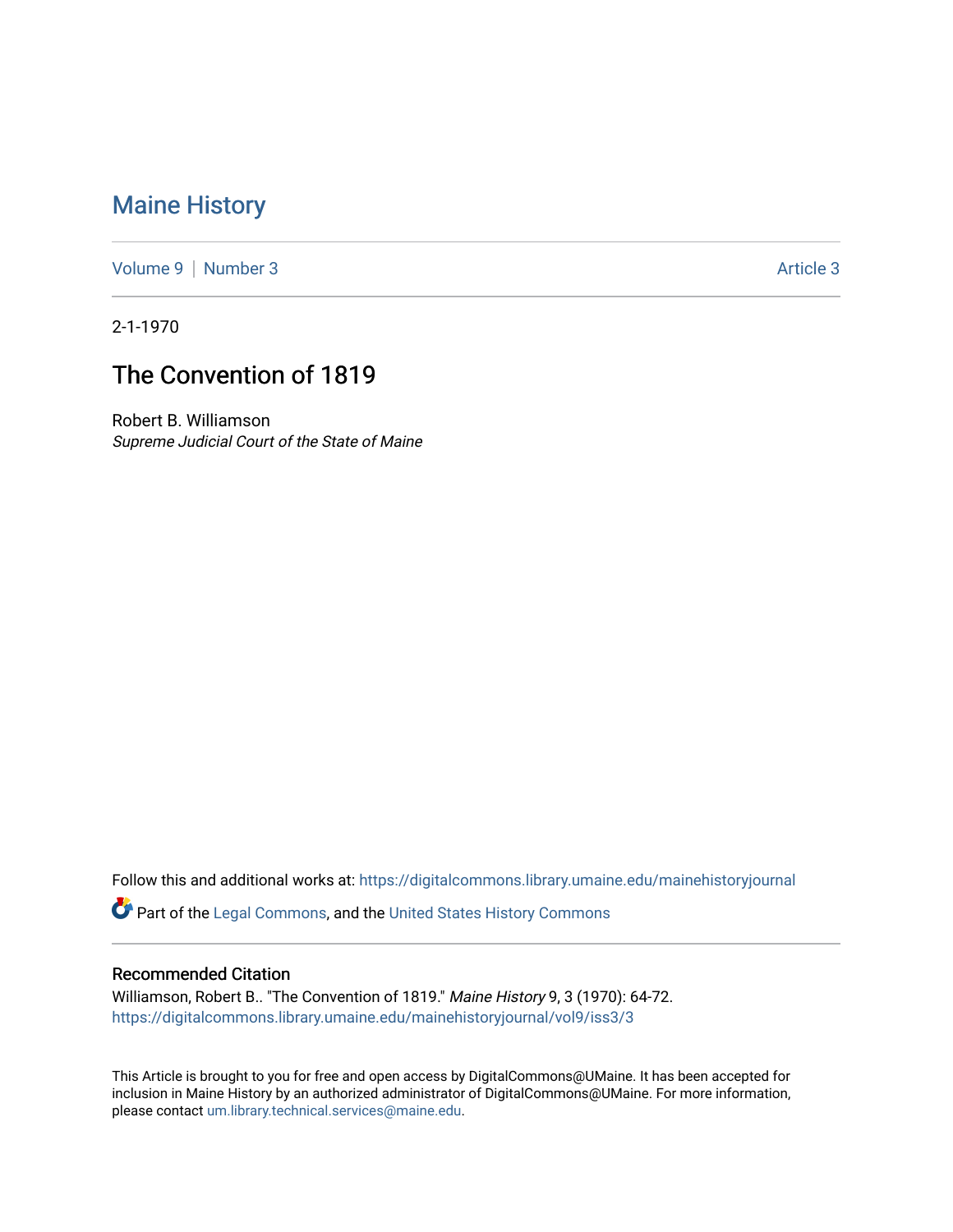

FIRST PARISH MEETING-HOUSE,

1740 - - 1825.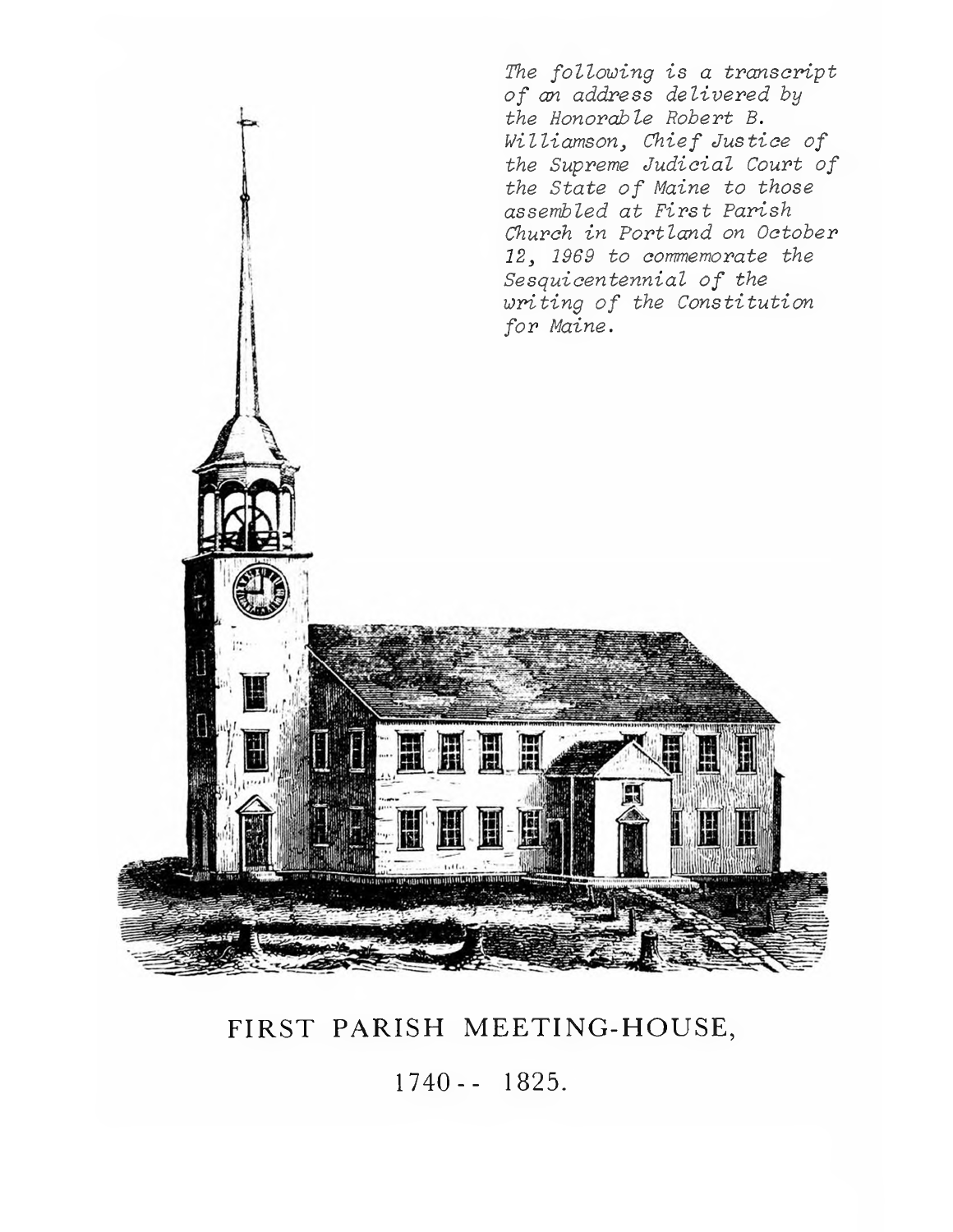#### *THE CONVENTION OF 1819*

by the Honorable Robert B. Williamson

"History is the story of mankind", are the opening words of Samuel Eliot Morison's *History of the American People*. He tells of the day: "On 12 October 1492 at 2 a.m. a lookout in *Pinta* sighted in the moonlight a limestone cliff on what turned out to be an island in the Bahamas. Columbus named it San Salvador and it is so called today." After dawn Columbus and his captains went ashore.

This evening we consider the action of our forefathers within a period of days, one hundred and fifty years in the past, and no less than three and one quarter centuries after the discovery  $--$  days of great and lasting importance in their time and no less in ours.

Here in the meeting house on the site of the present church, the Convention chosen to draft a constitution for the new State, met from October 12th to 29th, 1819, following an opening session at the Court House on October 11th. The meeting house, "Old Jerusalem," erected in 1740 and replaced by the stone church in 1826, served both church and community. Here indeed, in 1785 a Conference met to discuss separation from the Commonwealth.

What were the reasons that the people of Maine, of the District of Maine, should seek separation from the Commonwealth? The Convention did not simply happen. It came after years of effort to create a new State. Distance from the seat of government with long delays and increased expenses was an important factor. Of more consequence, was the rapid development of the frontier in Maine following the Revolution. We were the frontier, bounded by wilderness. The settlements were largely on the coast. It has been established as well that by  $1819$  our political viewpoint differed markedly from Massachusetts proper. We were a frontier people with the needs, desires, and characteristics often not found in the older communities.

The drama of those years and the reasons for an inevitable separation are found in the census. From 1790 to 1820, a period of 30 years, our population increased from 100,000 to 300,000, or by 200,000. In Massachusetts proper the increase was only 150,000. Our rate of growth by decades ranged from 58 per cent to 30 per cent; in Massachusetts proper, 13 per cent to 10 per cent. The nation as a whole increased from  $4$  million in 1790 to under 10 million in 1820,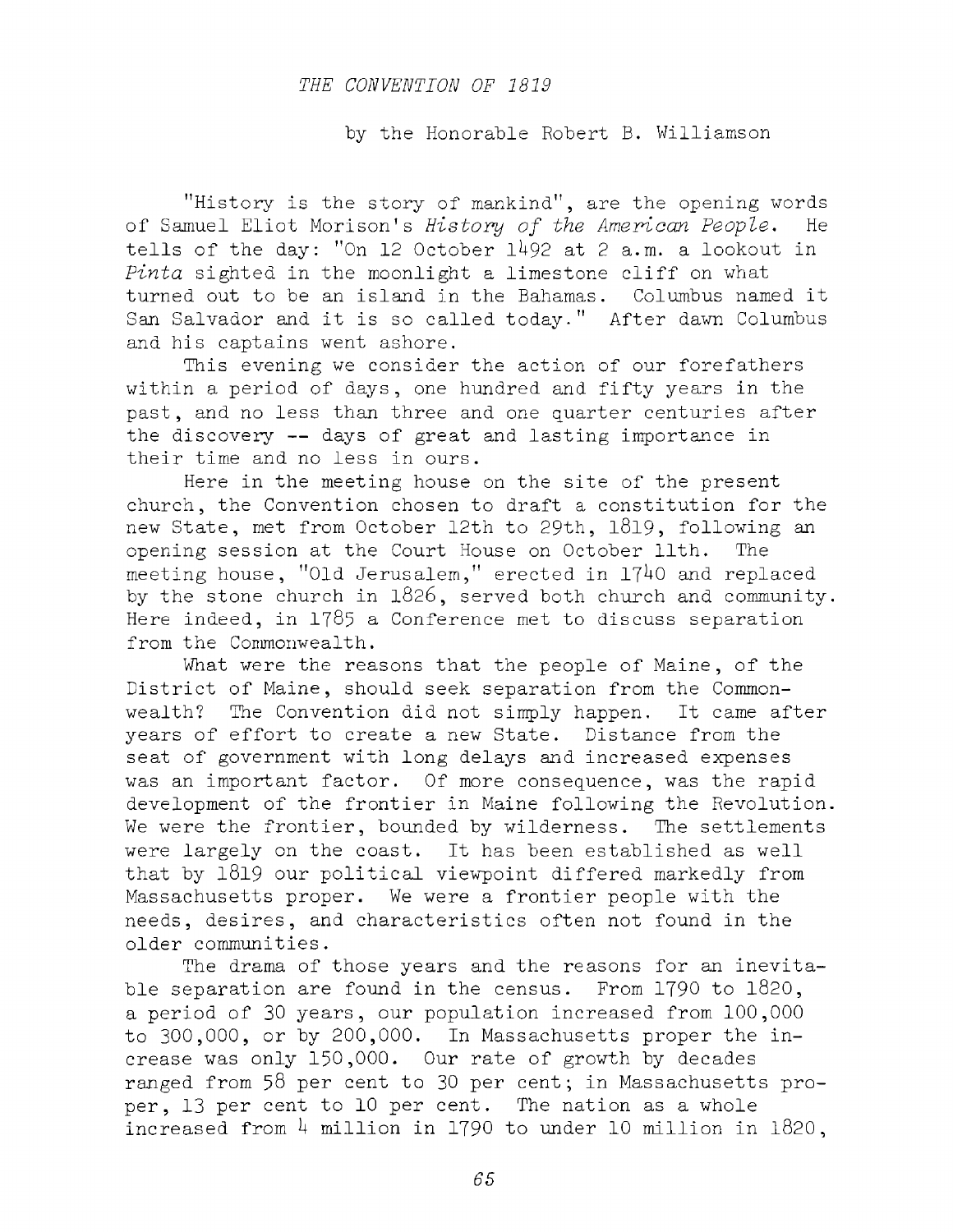or at the rate of one third or more each decade.

In 1820 our population was larger than that of Connecticut or New Jersey. Between 1810 and 1820 "Ohio fever" brought Ohio from a population equal to that of Maine to nearly twice our number. In passing, 1792 Register records "no slaves" only in Maine and Massachusetts.

We were growing in Maine on the northeast frontier, both relatively and absolutely, more rapidly than Massachusetts proper. The creation of new institutions and of new governments was to be repeated again and again as America advanced westward. Our numbers trebled from 1790 to 1820, from 100,000 to 300,000; and again in the 130 years to 1950, to over 900,000.

It is understandable, therefore why the District with its rapid growth, already larger than some States in the Union, should consider separation. The movement away from Massachusetts proper, the term used in the Separation Act, began in  $1785$ . The Revolution had barely ended. It was ten years from the burning of Falmouth [Portland] by the British, from the march of Arnold's men to Quebec, from O'Brien and the Margaretta at Machias.

The Conference or Convention met at "the Rev. Messrs Smith's and Deane's meeting-house" on October 5, 1785. They called a convention for January 1786 to consider "Is it expedient that these eastern counties should be formed into a separate State?" That Convention considered the issues, reported grievances to the people and then called another Convention for September 1786. It was there voted to reassemble in January 1787 after a vote of the people, which was  $645$ " for" and 349 " against". The Convention died for lack of interest in September 1788.

Note that the action I have recounted took place before the adoption of the Constitution of the United States, and only short years following the adoption of the Massachusetts Constitution of  $1780$ . In February 1788 the Massachusetts Convention adopted the Constitution of the United States by a vote of  $187$  to  $168$ , or a majority of 19. Of the members from the District 25 voted for, and 21 against. It was a near thing for the Constitution of our land in Massachusetts.

In 1792 the people voted against separation, 2,500 "against", and  $2,000$  "for". Again in 1793-94 the movement was renewed. Meetings were held (not in the meeting house) at which Prentiss Mellen, a young lawyer, took an active part. Mellen later, as you know, resigned as a Senator from Massachusetts to become the first Chief Justice of Maine.

Sullivan in the *History of the District of Maine* in 1795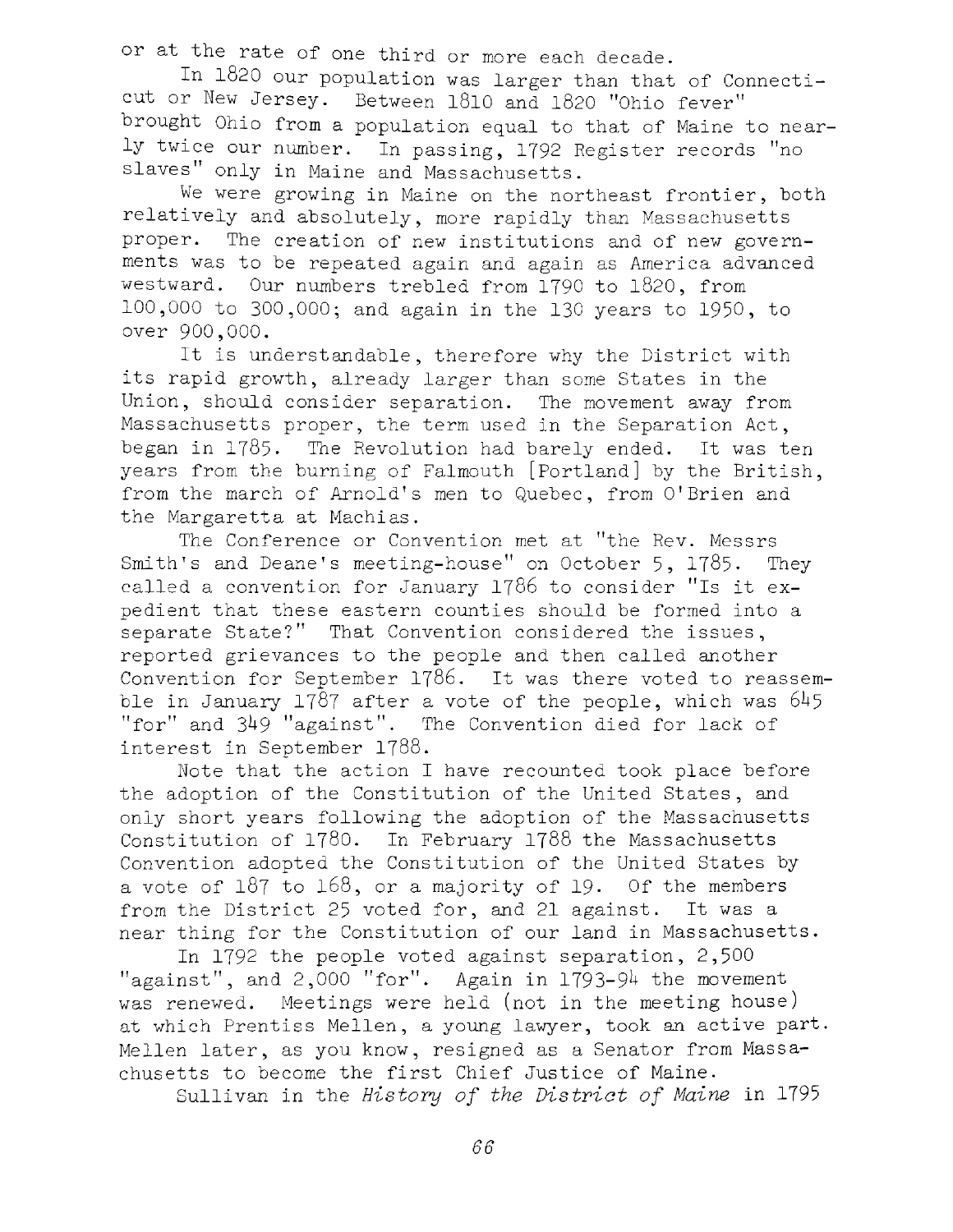wrote: "This extensive country is so large and populous, and its situation so peculiar, that it cannot remain long a part of the Commonwealth of Massachusetts." Discussion did not end; but I must pass the details of the story.

In May  $1816$  a vote in which less than a majority of the legal votes were cast was considered inconclusive. In September of the same year a vote was again held on the issue of separation and for a meeting of delegates to prepare a constitution for the new State. The Constitution was to be submitted to the people for approval, in the event the vote was 5 to 4 for separation. The vote for separation was about 12,000 "for" and 10,000 "against", or less than the required five-ninths.

It appeared that the majority of yeas over nays in towns in favor was to the majority of nays over yeas in towns opposed greater than 5 to 4. The Convention by "Brunswick arithmetic" (for that is where it was held) construed the Act to permit preparation of a constitution. The General Court or Legislature did not approve, and I think most of us would have so voted.

At long last came success to the proponents. Under a new Act, a majority of 1500, not 5 to  $4$ , was required. The vote in July 1819 was 17,000 "for", and  $7,000$  "against".

The Portland Gazette in 1819 is interesting reading. On August third the Editor wrote: "The District of Maine is no longer to remain a part of Massachusetts. This portion of the Commonwealth is about to assume its rank as an independent State. A new constitution is to be formed. A new frame of government is to be established. Fresh securities for freedom are to be devised and institutions adopted for the maintenance of our civil rights and preservation of our political privileges  $-$  a vista is now opening upon our situation, which will close only with our existence as a state." On October 11, the Gazette reported that the bells were rung, and the Convention assembled at the Court House.

Our story of the Convention is drawn almost in entirety from Perley's *Debates*. I recommended the *Debates*, first published in 1820, and again with additional material by Nash in 1894.

Daniel Cony of Augusta, a soldier at Burgoyne's surrender, a State Senator and member of the Executive Council, an elector for Washington and Adams, took the chair by a unanimous vote. Two grandsons of Daniel Cony were to be governors of Maine, Joseph Williams and Samuel Cony, and a great grandson, Melville Weston Fuller, Chief Justice of the United States. William King, of Bath, was chosen President of the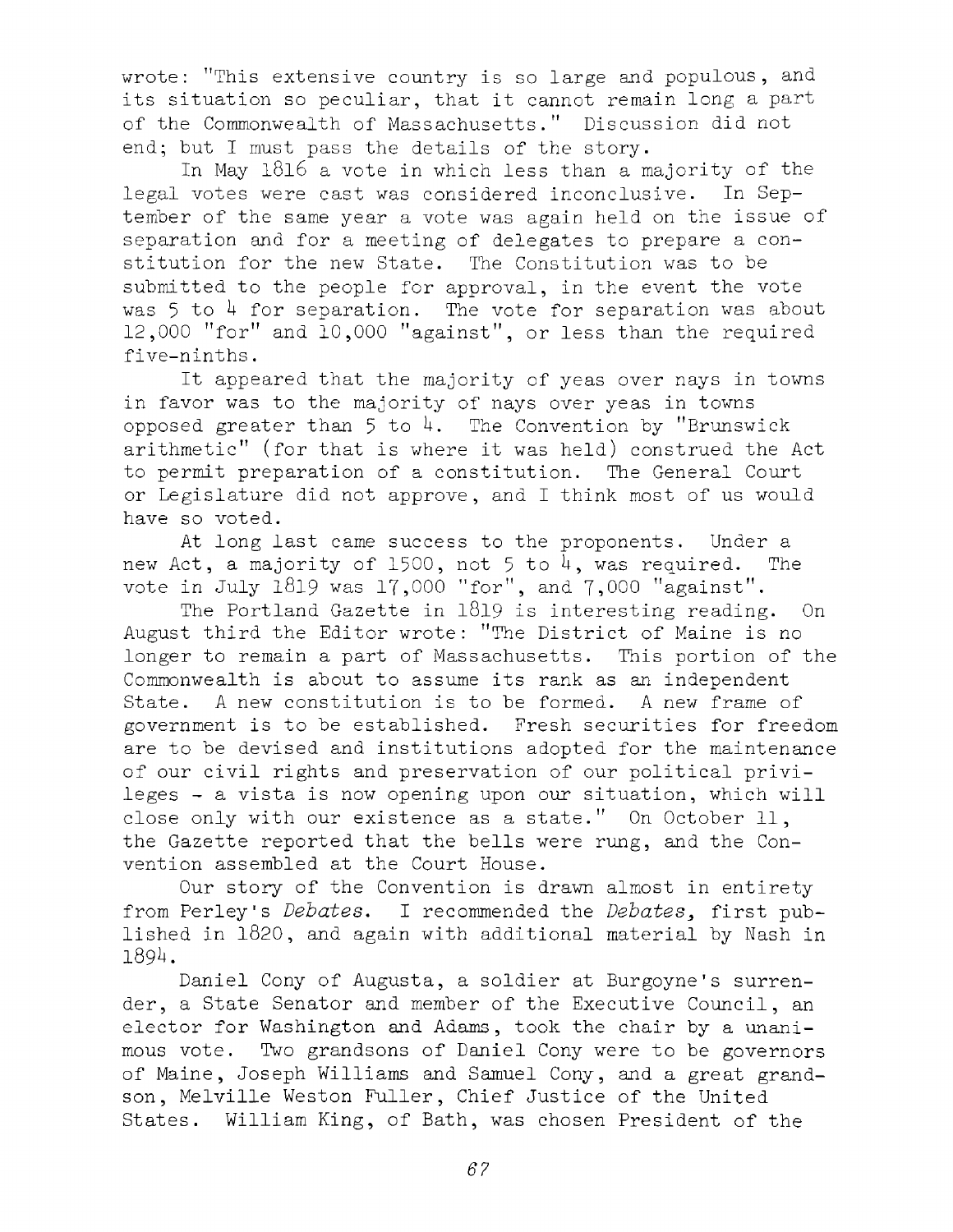

*John Holmes 1773-1843*

Convention, and later the first Governor of our State.

"The personnel of the Convention was notable", says Nash. "A majority of the members had originally come to the wilderness to establish their homes, and now they had assembled in Convention to erect a new State dedicated to Almighty God and political liberty". I mention only a few: John Holmes of Alfred, chairman of the Committee of thirtythree to prepare and report a constitution, soon to be United States Senator; Ether Shepley of Saco, United States Senator, and Chief Justice; George Thacher of Biddeford, Justice of the Massachusetts Supreme Judicial Court; Albion K. Parris, Judge of the United States District Court at 26, Governor, United States Senator and Justice of our Court; Ezekiel Whitman, Chief Justice of Portland; John Chandler of Monmouth, United States Senator; Nathan Cutler, of Farmington, Governor. They were strong, able, and earnest men.

The convention had a model in the Constitutions of Massachusetts. "Commonwealth" was soon replaced by "State". After considerable discussion "Maine" was adopted. Consideration, only briefly, I report with pleasure, was given to "Columbus" and Ligonia" as names for the State. As one would expect, there was little difference between the Massachusetts Constitution and that adopted by the Convention. Our forefathers in the Meeting House were not writing on a blank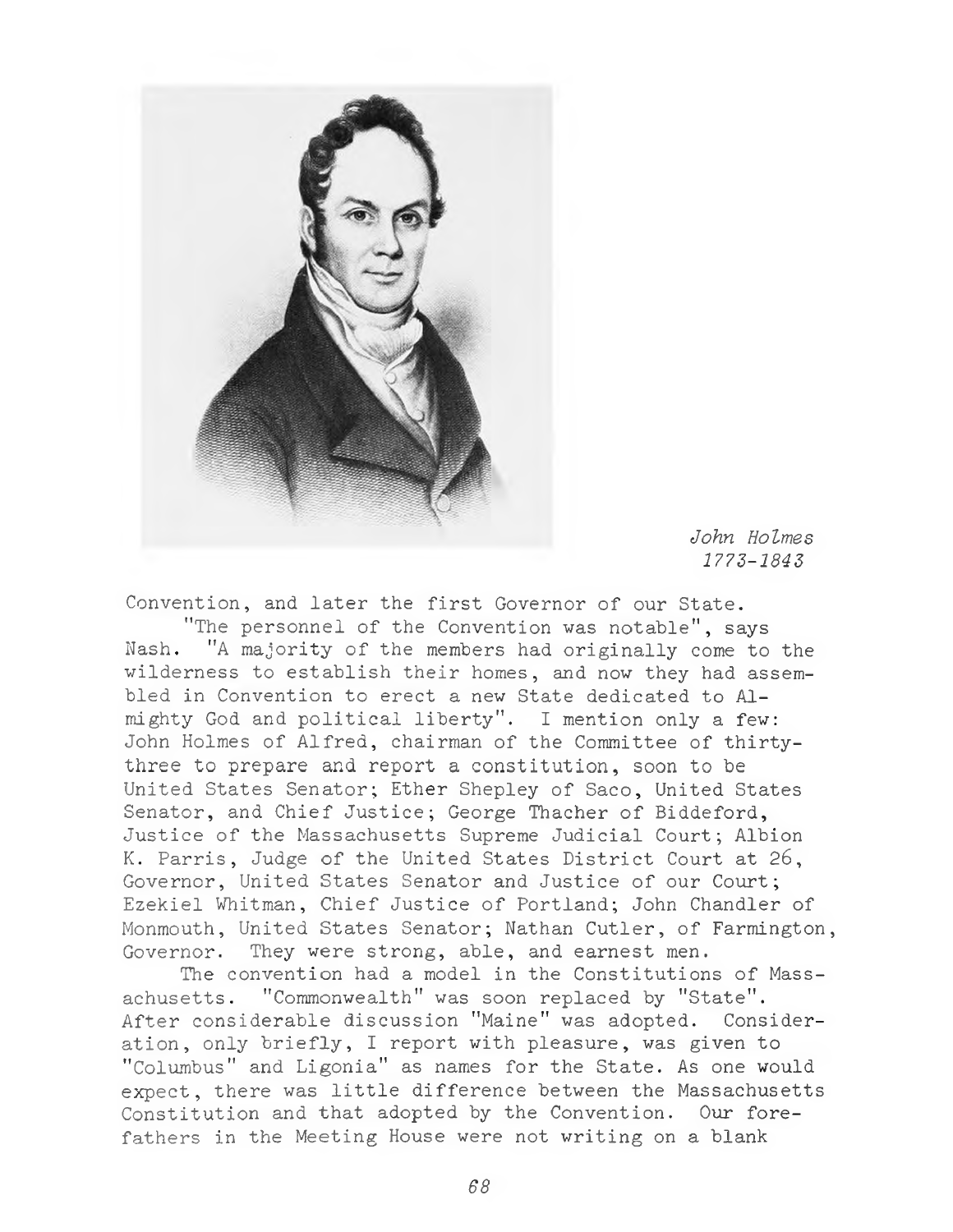paper. This was not Philadelphia in 1787 or Boston in 1780.

I mention only a few issues. First, in the matter of religion, we struck out all connections between State and Church. In this we preceded the Commonwealth by a few years. Second, the imperative need of education for a free people, and the duty of the public to provide therefore were plainly recognized. The importance of such an article in the constitution had been stressed by Thomas Jefferson to William King. King wrote him: "The last winter  $(1819)$  you may recollect naming an article of the kind to me as of the first importance, as calculated to perpetuate our Republican system. I was convinced of the correctness of your opinions on that, as on every other occasion." Indeed King, in a later year, gave credit to Jefferson for the language or substance of the article. Third, the constitution called for "apportionment and assessment of taxes, on real property, equally according to the just value thereof". This removed a distinction in taxation between improved and unimproved land in Massachusetts at the time.

Lastly, there was a long, and at times passionate debate over apportionment of the Legislature. The difficulties of 1819 are not unknown today; the conflicting interests of the cities (in 1820, large towns) and of the rural areas. Judge Bridge of Augusta reminded the delegates of their duty: "I should hope, Sir, that we were making a constitution to last, at least, for one generation. Indeed, Sir, we ought to look further ahead and calculate that we are making a constitution to last for many generations. It is not enough for us to consult merely our present convenience. A temporary policy is not the policy for constitution making.... Let me caution, gentlemen, against an unreasonable jealousy of the large towns -- in proportion as they are deprived of an equal representation they are slaves." Strong stuff. It carries the idea of "One man One vote," somewhat delayed until our day.

On October 28th the constitution was accepted by the Convention by a vote of 230 to 30. On the following day, the Convention provided for a vote of the people "expressing their approbation or disapprobation of said constitution" in December, and adjourned to January 5th to meet at the Court House. Their appreciation to First Parish was expressed: "Resolved, that the thanks of this Convention be presented to the members of the First Parish in Portland, for the use of the meeting house of said parish, gratuitously and generously furnished by them for the accommodation of this Convention."

The constitution was overwhelmingly adopted by a vote of 9,040 for and 796 against. The Convention met on January 5th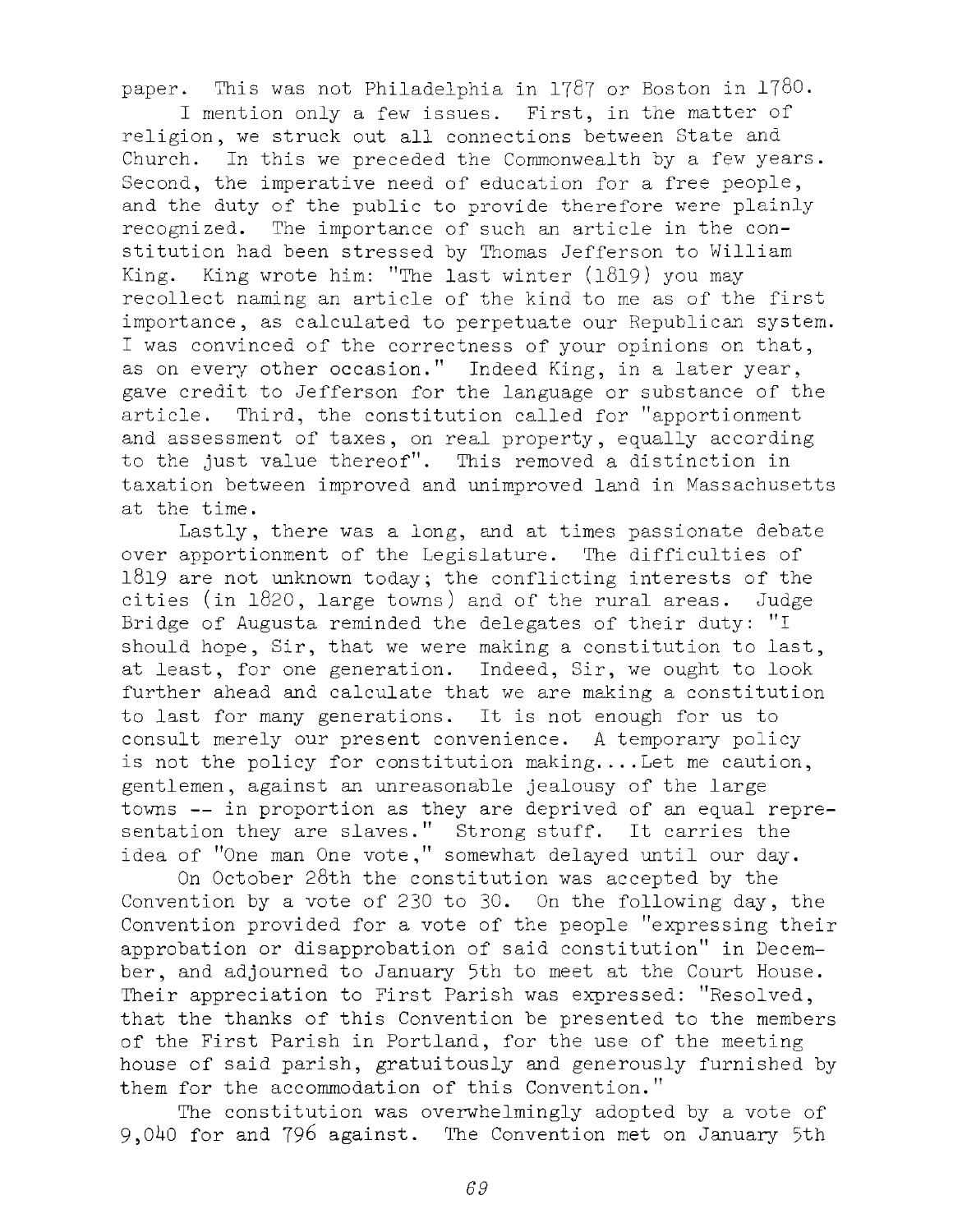and adjourned without delay on the 7th,

"The time of Separation," said Governor Brooks to the General Court, "is at hand - the 15th of March next, will terminate forever the political unity of Massachusetts proper and the District of Maine; and that District, which is bone of our bone, and flesh of our flesh, will assume her rank as an Independent State, in the American Confederacy."

On March 3rd Congress Admitted Maine as a State from March 15, 1820. The State government was soon organized with William King, our first Governor. In July the first commission of a judge was issued to Prentiss Mellen, Chief Justice. Maine was at long last a State in the Union and a going concern.

The States in 1820, measured against the Federal Government, were of relatively far greater importance in the lives of the people than today. The growth of the national government had not then occurred. The emphasis was on federalism, not nationalism. Now we are a great nation, with a strong central government, not dependent on the States as such, but reaching by its own energy to new and increasing relationships with the millions of its citizens. It was in 1803, only 16 years before the Convention, that Chief Justice Marshall for the Supreme Court declared the principle that a law not meeting the constitution was void and that the Court's determination governed the result.

We have watched developments in constitutional law in the past fifteen years. In 1954 the Court held that schools must not be segregated, and we have mentioned "One man, one vote." These are sufficient examples of the process I have in mind.

We have seen since  $1820$  the development of interstate commerce guarded and guided hy the Supreme Court from the early days of the steamboat. Issues of slavery and of our national existence were solved in the bitter clash of civil war. Always the trend has been toward a stronger national government and so toward relatively weaker state governments. I exclude of course consideration of defense and foreign affairs which are the sole province of Washington.

Today so many of our governmental services rest on a national, and not a state foundation. Social Security, Medicare, and the programs to aid the poor and underprivileged, to build great highways, to renew the cities, are examples. The Federal Treasury supplies funds to States and municipalities by grants and otherwise, in ways undreamed of in the past. Direct election of the President receives support in the Congress, from the President, and across the land. The need for reform of the Electoral College is everywhere re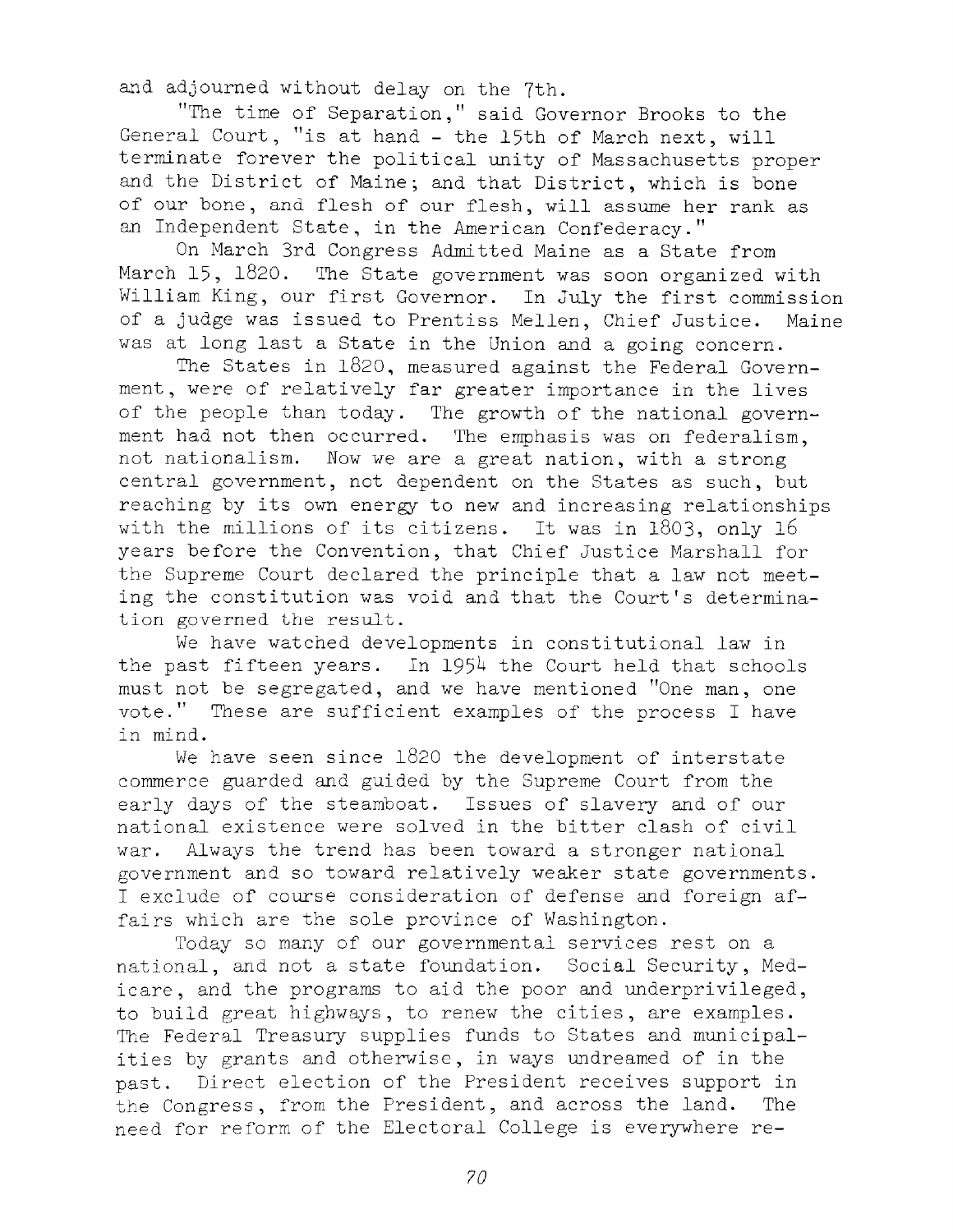cognized.

Plainly state lines do not bound the lives of our people as in the past. The State, I suggest, has different functions than in  $1820$ . From the needs of today may come greater interest in the possibility of regional units of government. A few days ago in an editorial "A New England State?" the Boston Globe said: "The realities of politics and state chauvinism will, of course, militate against the combining of government. Still, the increasing complexity of our Society may eventually make some form of regional administration necessary." There will be, in my opinion, an ever-increasing interest in regional agencies. I believe, however, that neither our State nor any of the 50 States is in danger of extinction.

We are Maine people, bound by ties throughout our land. Efficiency, cold efficiency, is not the goal of government. It must satisfy the spirit of free men. Ingrained in us, as in the men of New Hampshire or Vermont or Massachusetts proper, is a love of State that will prevent the destruction of our federalism; that is, of a national government of United States.

Here, then, is part of the story of the birth of our great State. In good conscience we must not attempt to live idly upon our inheritance. In our time we have full responsibility for the welfare of our beloved State. In performing our simple duty, it is required that we study the past. We will find that the work of our founders was well done, and has lasted throughout 150 years.

The Constitution of 1969 is in great part the Constitution of  $1819$ . The preamble is unchanged. The Bill of Rights has been amended in one respect only. The articles creating the Executive and the Courts are substantially as then adopted. Article VIII on education is unchanged.

There are changes to be sure. Women sharing in government, the initiative and referendum, were unheard of in 1819. Legislation is now "Enacted by the People of the State of Maine" and not "By the Senate and the House of Representatives in Legislature Assembled." The insurance of industrial loans is likewise something new. In general, however, the pattern is unaltered and the language has been sufficient. We have the same three great branches of government, designed with the checks and balances of our American system. The house was built on a firm foundation.

Two verses from a poem in the *Farmer's Foundation* in  $1833$  by Thomas Randall express the thoughts of our people: